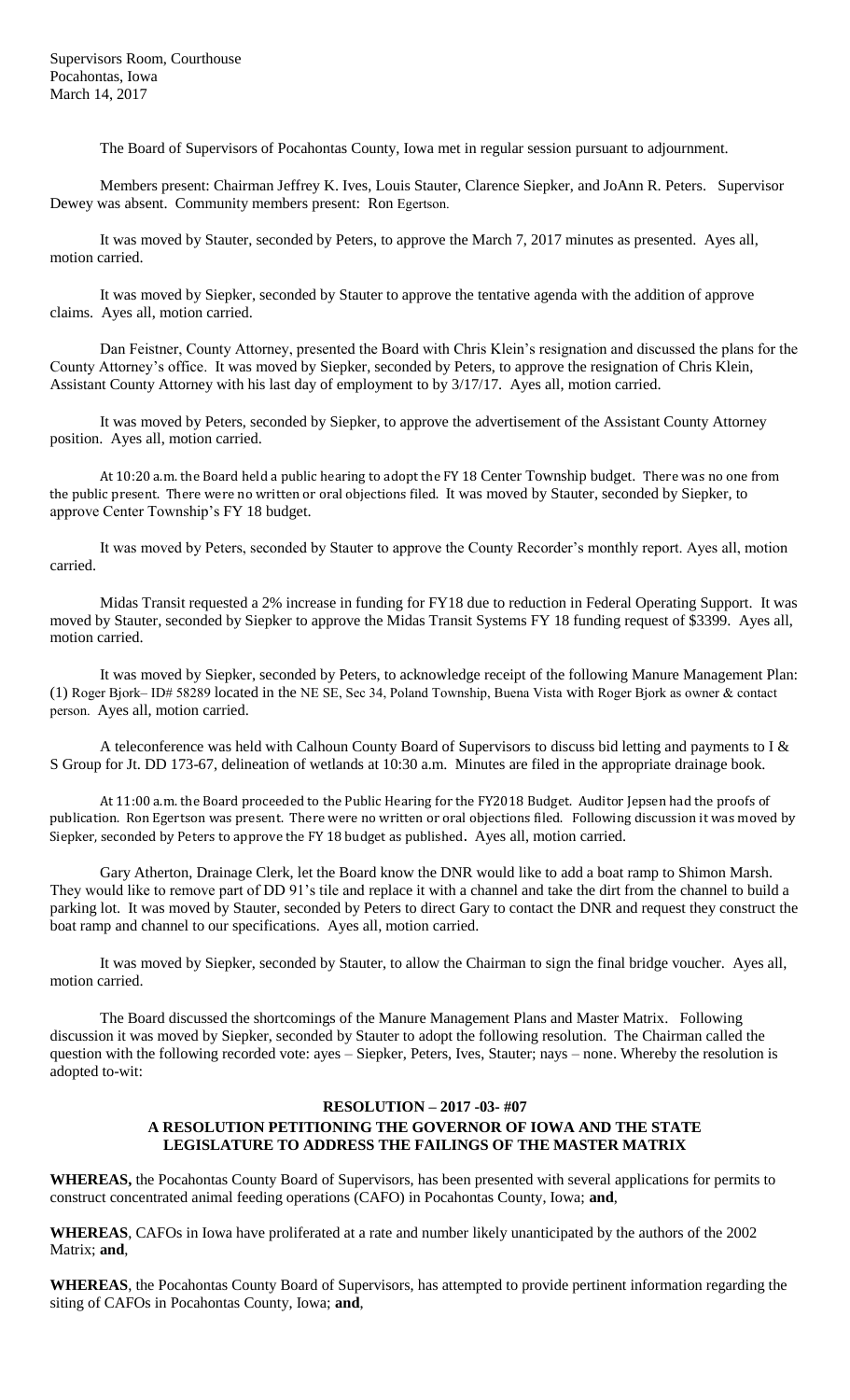**WHEREAS**, the information offered by the Pocahontas County Board of Supervisors has often directed the IDNR to the hazards posed by the location of the proposed CAFO's due to the topography in Northwest Iowa; **and**,

**WHEREAS**, the current legislation and regulation applies to the use of a Master Matrix that has failed to adequately differentiate between the geography, water sources, and other critical considerations throughout different regions within the State; **and**,

**WHEREAS**, the failure to properly take into consideration information within the knowledge of local sources, has highlighted the failings of the Master Matrix to protect the air, water, health, "quality of life" and economic interests of the citizens we were elected to represent; **and**,

**WHEREAS**, the inadequacies of the Master Matrix in its present form have been scientifically documented and legislative remedies are needed.

## **NOW, THEREFORE, BE IT RESOLVED BY THE POCAHONTAS COUNTY BOARD OF SUPERVISORS:**

1. The Pocahontas County Board of Supervisors do hereby petition the Governor of Iowa and the State Legislature to address the failings of the Master Matrix to protect the air, water, health, "quality of life" and economic interests of the Citizens we were elected to represent.

2. The Pocahontas County Board of Supervisors formally requests that the IDNR be directed to suspend any issuance of any additional CAFO Construction Permits until such time as corrective new legislation regarding the Master Matrix can be adopted.

It was moved by Siepker, seconded by Peters, to approve payment for DD 41 Br. 11, pay request #5 to Bolton & Menk for \$51,534.75. Ayes all, motion carried.

The following claims were audited and allowed:

| AT&T                   | Phone                | 242.18   | $\overline{2}$ |
|------------------------|----------------------|----------|----------------|
| Ability Network        | Services             | 101.00   | 1              |
| Adv Systems            | Copier Ex            | 139.36   | $\mathbf{1}$   |
| Ag Partners            | Fuel                 | 1219.77  | 1              |
| Alliant Energy         | Utilities            | 604.79   | $\mathbf{1}$   |
| Arnold Motor           | Parts                | 223.96   | 1              |
| B&K Embroidery         | Services             | 180.28   | $\mathbf{1}$   |
| Bob Barker Co          | Supplies             | 181.71   | $\mathbf{1}$   |
| BV Co Journal          | Publications         | 459.95   | $\mathbf{1}$   |
| Cal Co ECA             | Utilities            | 58.99    | $\mathbf{1}$   |
| Calhoun-Burns          | Bridge Rate/Inspect  | 1677.59  | $\mathbf{1}$   |
| Carpenter Uniform      | pants                | 73.12    | <sup>1</sup>   |
| CenturyLink            | Phone                | 1085.98  | 17             |
| Corn Belt Power        | Tower Rental         | 714.00   | $\overline{1}$ |
| Counsel                | Supplies             | 61.43    | $\mathbf{1}$   |
| 0 Cressler             | meals, mileage       | 50.94    | 1              |
| B Dahl                 | Mileage/Phone REMB   | 244.50   | 1              |
| Des Moine Stamp        | Stamps/Sup           | 31.80    | $\mathbf{1}$   |
| Dollar Gen             |                      | 21.65    | $\mathbf{1}$   |
|                        | Supplies             | 150.00   | $\mathbf{1}$   |
| Electronic Eng         | Repairs<br>radios    | 1812.00  | 1              |
| Electronic Special     |                      |          | 1              |
| J Essing               | REMB Ex              | 29.99    | $\overline{1}$ |
| Evertek                | Internet             | 6.00     |                |
| Family Table           | Meeting Ex           | 330.00   | $\mathbf{1}$   |
| Farm & Home            | Supplies             | 832.45   | $\overline{4}$ |
| FEIER ENTERPRISES, INC | Leadership Workshop  | 1445.00  | $\mathbf{1}$   |
| D Feistner             | Legal Ser            | 1081.13  | $\mathbf{1}$   |
| D Ferquson             | Mileage/Phone REMB   | 124.60   | $\mathbf{1}$   |
| Linda E Ferguson       | outside assist - Feb | 2970.00  | $\mathbf{1}$   |
| Fire Proof Plus        | Inspection           | 604.00   | $\mathbf{1}$   |
| D Fitchett             | Phone REMB           | 25.00    | $\mathbf{1}$   |
| City-Fonda             | Utilities            | 195.32   | $\mathbf{1}$   |
| Genesis                | Janitorial           | 750.00   | $\mathbf{1}$   |
| Gilmore City           | Utilities            | 189.86   | $\mathbf{1}$   |
| Great Am Fin           | Copier Lease         | 70.73    | $\mathbf{1}$   |
| Janis Hanson           | Feb hours worked     | 5190.00  | $\mathbf{1}$   |
| City-Havelock          | Utilities/RUT/FTM    | 780.36   | $\mathbf{1}$   |
| Client                 | Services             | 75.00    | 1              |
| K Hoffman              | CVA Mileage          | 51.00    | $\overline{c}$ |
| IState Truck           | Supplies             | 421.93   | 1              |
| ICRA                   | Dues/Services        | 100.00   | $\mathbf{1}$   |
| IA Lakes Elec          | Utilities            | 137.00   | 1              |
| SOI-Elevator Safety    | Inspect/Permit       | 175.00   | $\mathbf{1}$   |
| ISACA                  | SEAT Training        | 450.00   | $\mathbf{1}$   |
| ISS & DA               | Training             | 250.00   | 1              |
| R Jergens              | Mileage/Phone REIM   | 447.94   | 1              |
| Client                 | Services             | 20.00    | 1              |
| M Klocke               | CVA Mileage          | 19.00    | 1              |
| Laurens COC            | Dues                 | 50.00    | $\mathbf{1}$   |
| Laurens Municipal      | Utilities            | 347.50   | 1              |
| Laurens Sun            | Publications         | 669.48   | $\mathbf{1}$   |
| Martin Marietta        | Rdstone              | 34100.39 | $\mathbf{1}$   |
| Carol McLain           | Feb hrs worked       | 5325.00  | $\mathbf{1}$   |
| Mediacom               | Internet             | 227.06   | $\mathbf 1$    |
| K Metzger              | milege               | 388.10   | $\mathbf{1}$   |
| MidAmeri Energy        | GC/ elec             | 34.07    | $1\,$          |
| MidAmeri Energy        | Varina/elec          | 35.77    | $\mathbf{1}$   |
| Midwest Wheel          | Supplies             | 500.96   | $1\,$          |
| P Mooney               | Phone REIM           | 25.00    | $\mathbf{1}$   |
| Next Gen Tech          | mouse & cable        | 105.23   | $\mathbf 1$    |
| Next Gen Tech          | service              | 104.33   | $\mathbf 1$    |